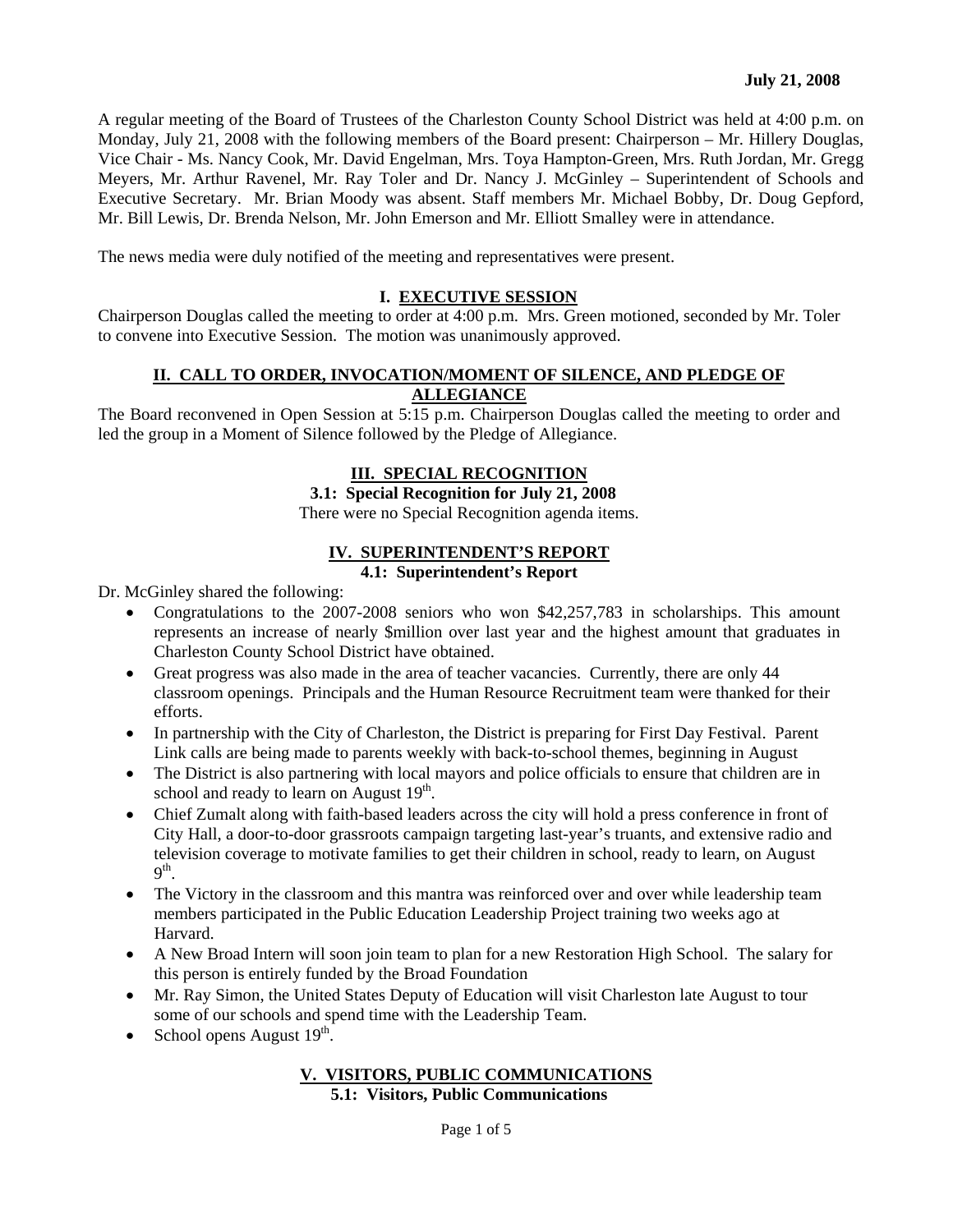- *1. Ms. Andrea Murray, District 9 Constituent Chair and Pastor Mary Stoney, Sea Island Alliance of Ministry President and Ms. Harriet Repensky, a District 9 Focus Group member and Mr. Charles Smith addressed the Board in support of the administrator at Frierson Elementary.*
- *2. Mr. David Engelman, Charleston County School Board Member, suggested the district consider using an online check register which would allow the public to view District finance transactions online.*
- *3. Rev. Michael Mack, Ms. Pheleshia Washington, Ms. Jennifer Boston and Ms. Nolaska Gillard expressed concerns about the administrator at Frierson Elementary.*
- *4. Mr. Franklin Cleveland, Executive Director of Gregg Mathis Charter, asked the Board to approve the school's charter application.*
- *5. Mr. Larry Kobrovsky expressed concerns about discipline in Charleston County schools. He urged board to consider a policy to address racially hostile issues in schools.*

# **VI. APPROVAL OF MINUTES/EXECUTIVE SESSION AGENDA ITEMS**

# **6.1: Open and Executive Session Minutes of June 23, 2008**

Ms. Cook motioned, seconded by Mr. Meyers approval of the Open and Executive Session minutes of June 23, 2008. The motion was approved 8-0.

# **6.2: Motions of Executive Session of July 21, 2008**

The Board acted on the following Executive Session Agenda items as follows.

# **1.1: Student Transfer Appeals**

- A Approved 7-1 (Douglas opposed)
- B Upheld Denial approved 8-0
- C Approved Release Approved 7-1 (Douglas opposed)
- D Upheld Denial Approved 8-0
- E Approve Transfer Approved 7-1 (Douglas opposed)
- F Upheld Denial Approved 8-0
- G Approved Transfer Approved 7-1 (Douglas opposed)
- H Upheld Denial Approved 8- 0

# **1.2: Legal Matters**

- A. Approved the decision rendered by the Procurement Review Panel that HG Reynold was the lowest bidder on the construction bid for Orange Grove Elementary School. The motion was approved 8-0.
- B. Approved the renewal of the James Island Charter High School Charter application for 10 years. The motion was approved 8-0.
- **1.3: Personnel Matters –** The Board discussed personnel matters in Executive Session. No action was taken.
- **1.4: Property Matter –** The Board received a status report from staff regarding the effort and cost to remove and replace the unsuitable soil at the new Jerry Zucker Middle School of Science site and approved a motion to allocate additional funds to purchase soil. The total cost to replace unsuitable soil is \$326,320. The funding source is Capital funds. The motion was approved 8-0.
- **1.5: Greg Mathis Charter School Renewal** The Board approved a motion to renew the Greg Mathis Charter School as follows. The charter school will have to submit a revised charter application reflecting current structure of the school within sixty days and that during the first sixty days of school, District staff will visit the school to determine if it is addressing the material violations identified, as well as complying with its other duties and obligations under its charter application. The funding for charter schools is calculated using a state driven formula and varies from year to year. The projected GOF cost for 2008-2009 is \$607,401.20. The motion was approved 8-0.
- **1.6: Appointment Principal Fraser Elementary** The Board approved the appointment of Perren Petersen – Principal at Fraser Elementary. The motion was approved 8-0.
- **1.7: Student Expulsion Appeals** The Board discussed two student expulsion appeals. No action was taken.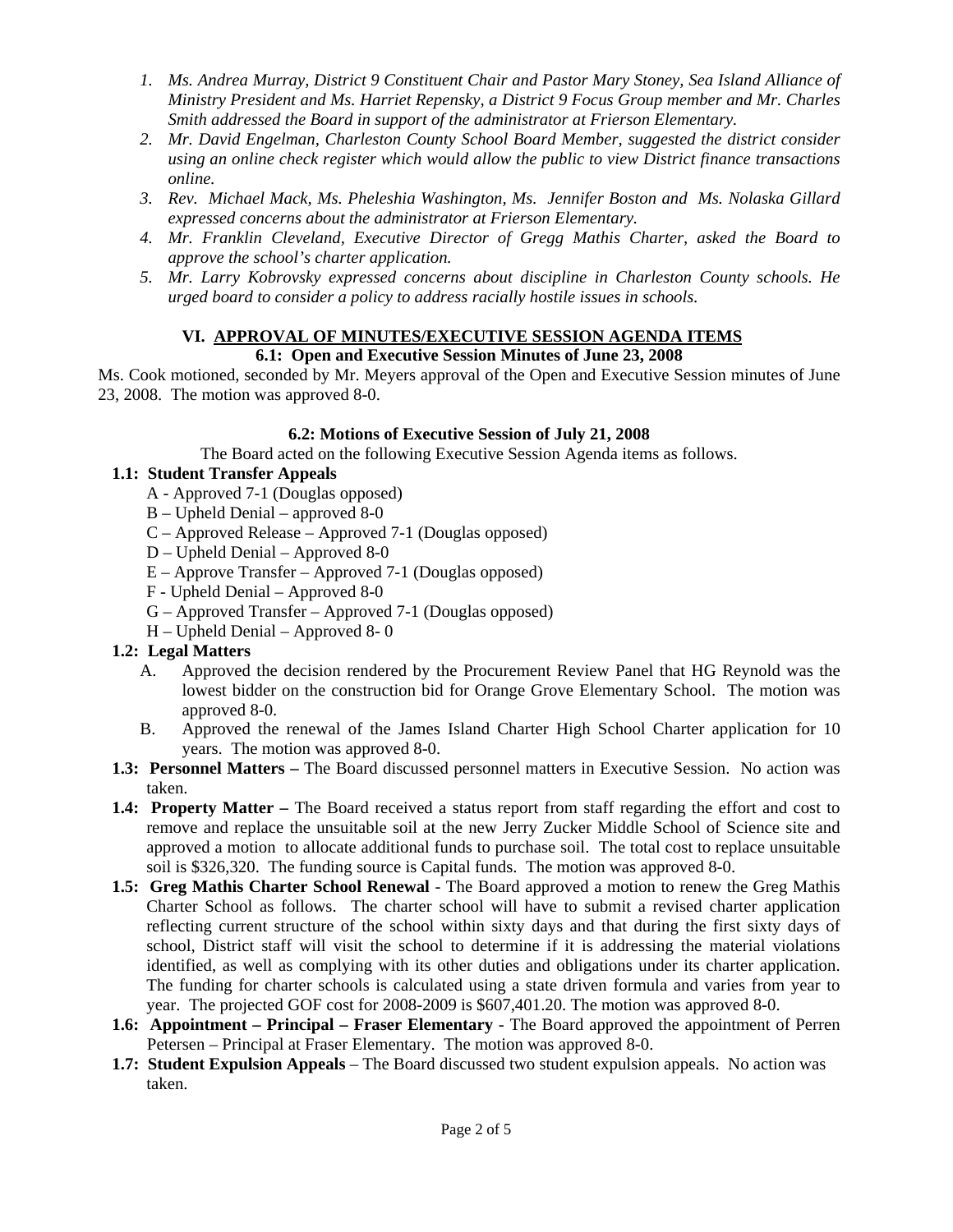#### **6.3: Financial Minutes of June 23, 2008**

Ms. Cook motioned, seconded by Mr. Meyers to approve the Financial Minutes of June 23, 2008. The motion was approved 8-0.

# **VII: MANAGEMENT REPORT**

7.1: CEEFC Update

Mr. Bobby presented an update on Charleston Educational Excellence Financing Corporation (CEEFC). The Corporation supports agenda item 9.7 which addresses additional funding needed for under-bided projects.

Also during this discussion, Mr. Bobby provided an update on the Tax Anticipation Note. Staff received good results from Moody's Rating which indicated that the District would be able to maintain its rating. In addition, Mr. Bobby said the district was given the best rating it could ever receive. Moodys accepted the districts plan for use of fund balance and plan to replenish and said the plan was sound. They also recognized that the district is looking at future needs. They only requested the plan be executed.

## **VIII: CHARLESTON ACHIEVING EXCELLENCE UPDATE**

8.1: School Choice – St. Andrews Middle School and West Ashley Middle School Mr. Benjamin Bragg and Ms. Jennifer Coker presented an update on school choice plans for their schools. To date, they received the following choice school requests: 1) SAMS 40 choice requests and 2) WAMS 31 choice requests. After the presentation, Ms. Coker and Mr. Bragg responded to questions from the Board. Mr. Meyers requested results for low income students.

# **IX**. **POTENTIAL CONSENT AGENDA ITEMS**

# **9.1: First Reading – Revised Board Policies**

*A recommendation to approve the policies listed below:* 

- **A.** BBAAAAConstituent Board Powers and Duties -The Board approved this request. The vote was 6- 2 (Engelman and Toler opposed).
- **B.** BCA Board Member Code of Ethics The motion to approve this item failed. The vote was 4-4 (Cook, Engelman, Ravenel and Toler opposed).
- **C.** BDA Duties of the Chairman The Board approved this request with a 6-2 vote (Engelman and Toler opposed).
- **D.** BDAA Duties of the Vice Chairman (former policy 9220) The Board approved this request. The vote was 6-2 (Engelman and Toler opposed).
- **E.** BDAAA Duties of the Secretary (former policy 9230) The Board approved this request. The vote was 7-1 (Douglas opposed).
- **F.** BDDA Auditor (former policy 9260) The Board approved this request. The vote was 8-0.
- **G.** BDDB Agenda The Board approved this request. The vote was 6-2 (Engelman and Toler opposed).
- **H.** BDDC Order of Business (former policy 9368.1) The Board approved this request. The vote was 6-2 (Engelman and Toler opposed).
- **I.** BDDD Public Input to the Board The Board approved this request. The vote was 6-2 (Engelman and Toler opposed).
- **J.** BID Board Member Compensation and Expenses (includes 9250) The Board approved this request. The vote was 8-0.
- **K.** GBXXX Family and Medical Leave Act The Board approved this request. The vote was 8-0.
- **L.** JFAAA Assessing Legal Residence and Domicile The Board approved this request. The vote was 8-0.

# **9.2: Recommendation to Revise the 2008-2009 Academic Calendar –** *Dr. Gepford*

*A recommendation to approve the revised academic calendar for the 2008-2009 school year.*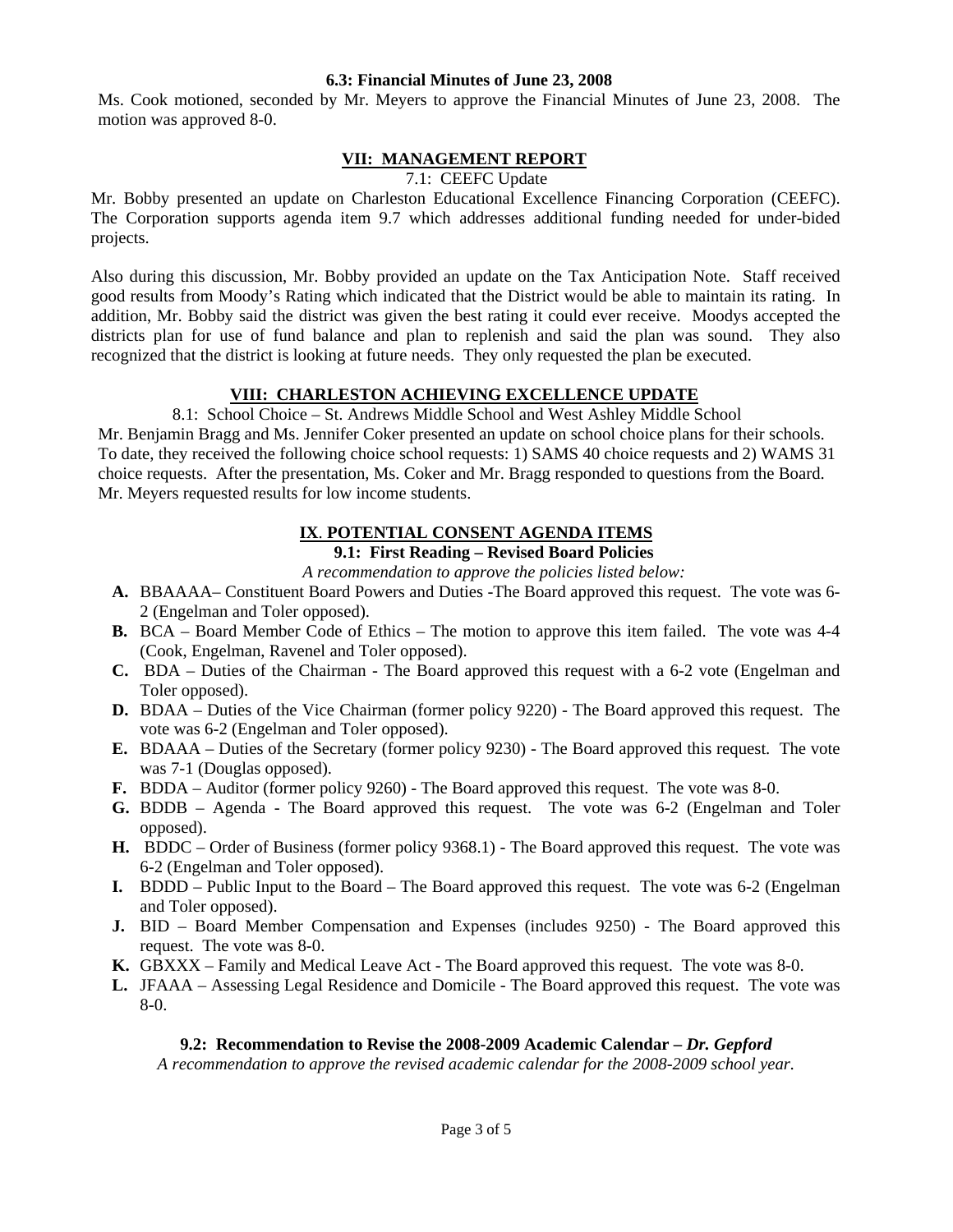Ms. Cook motioned, seconded by Mr. Meyers approval of the recommendation to approve the revised calendar for the 2008-2009 school year. The motion was approved 8-0.

## **9.3: Academic Magnet HS Interim Progress Report –** *Mr. Lewis*

*The Board will receive information on Academic Magnet HS Progress Report.* 

The Board received information on Academic Magnet Progress Report. No action was taken.

# **9.4: APEX Learning –** *Dr. Gepford*

*A recommendation to approve the purchase of the software Apex Online.*

Ms. Cook motioned, seconded by Mr. Meyers approval of the recommendation to purchase the software Apex Online. The amount of this purchase is \$355,295.60. The funding source is Special Revenue Funds. The motion was approved 8-0.

# **9.5: Brentwood Middle School Retention Pond Memorandum of Understanding –** *Mr. Lewis*

*A recommendation to authorize staff to finalize the negotiations of the proposed Memorandum of Understanding and authorize the Superintendent to approve the final Memorandum of Understanding.* 

Ms. Cook motioned, seconded by Mr. Meyers approval of the recommendation to authorize staff to finalize the negotiation of the proposed Memorandum of Understanding and grant the Superintendent the authority to approve the finalized MOU. The motion was approved 8-0.

# **9.6: Ashley River Creative Arts Elementary School –** *Mr. Lewis*

*A recommendation to award the construction contract for the new Ashley River Creative Arts Elementary School.* 

Ms. Cook motioned, seconded by Mr. Meyers approval of the recommendation to award a contract to Martin Engineering, Inc. for Ashley River Creative Arts Elementary School in the amount of \$14,144,429.00. The funding amount is Capital Improvement Funds which is within the Board approved budget.

## **9.7: Recommendation to approve an allocation of interest-earned contingency funds from the 2005 and 2006 alternative financing building programs**

*A recommendation to approve an allocation of interest-earned contingency funds from the 2005 and 2006 alternative financing building programs.* 

The recommendation to approve the allocation of interest-earned contingency funds from the 2005 and 2006 alternative financing building programs failed 4-4 (Cook, Engelman, Ravenel and Toler opposed).

# **9.8: Recommendation for approval of Award for Resilient Tile Flooring Material for Charleston County School District and the District's Capital Building Program. Bid #B8023.**

*A recommendation to approve the bid award for resilient tile flooring material.* 

Ms. Cook motioned, seconded Mr. Meyers by approval of the recommendation to approve the solicitation as bid and award the contract to Bonitz Flooring. The FY09 amount is \$50,000 with a future impact of \$1,100,000.00. The funding source is General Operating and Capital Funds. The motion was approved 8-0.

## **9.9: Recommendation for naming the Stall High football stadium**

*A recommendation to name the Stall High School football stadium.*